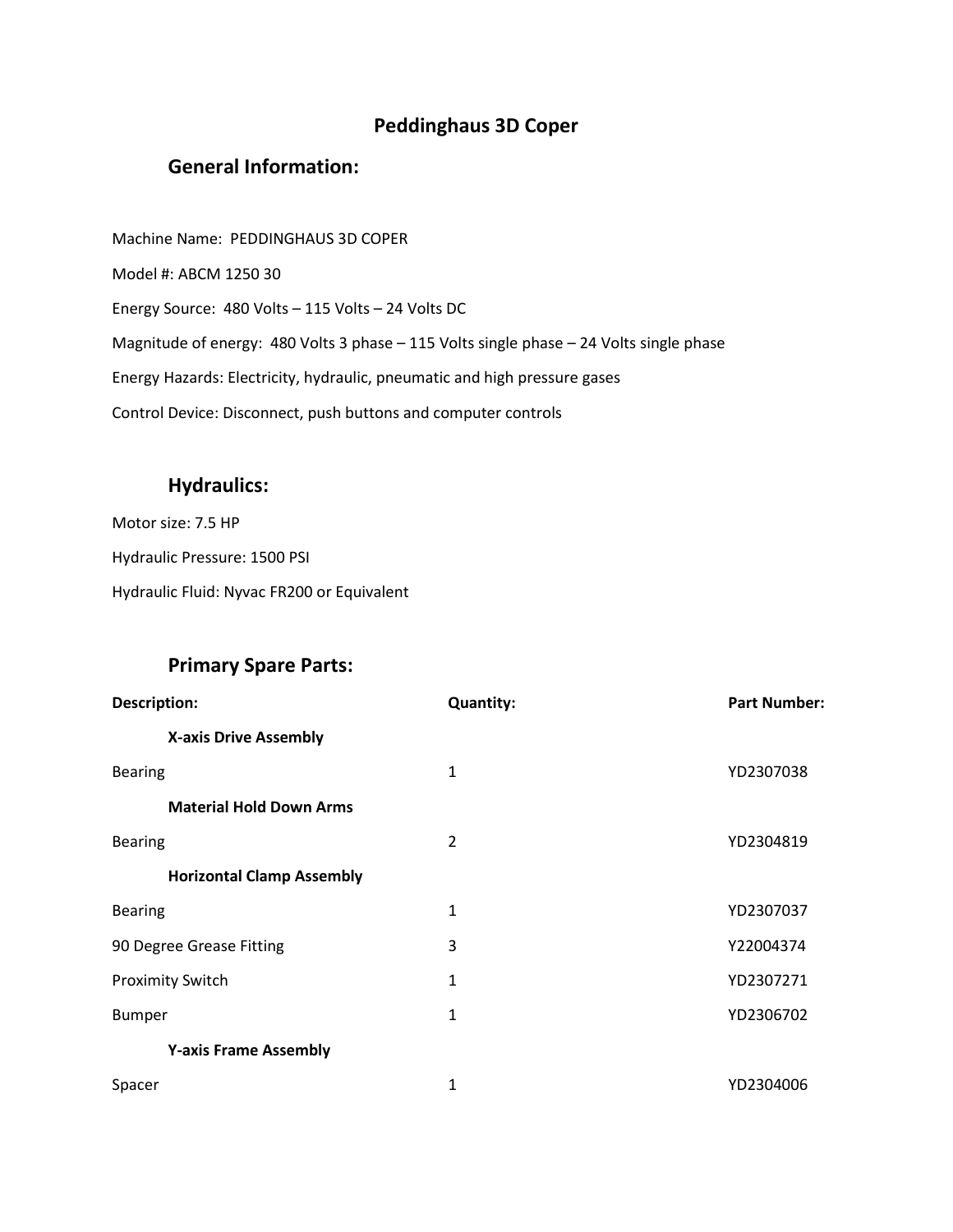| Spacer                          | $\mathbf{1}$     | YD1702450            |
|---------------------------------|------------------|----------------------|
| <b>Description:</b>             | <b>Quantity:</b> | <b>Parts Number:</b> |
| <b>Y-axis Travel Assembly</b>   |                  |                      |
| <b>Bearing</b>                  | $\mathbf{1}$     | YD2307053            |
| Spring                          | $\mathbf{1}$     | YD2304420            |
| <b>Ball Nut</b>                 | $\mathbf{1}$     | YD3457286            |
| <b>Bushing</b>                  | $\mathbf{1}$     | YD2304419            |
| <b>SKF Lock Washer</b>          | $\mathbf{1}$     | YD2302341            |
| <b>Bushing</b>                  | 1                | YD2307284            |
| <b>Thrust Bearing</b>           | $\mathbf{1}$     | YD2301075            |
| <b>Web Torch Assembly</b>       |                  |                      |
| <b>Bushing</b>                  | $\mathbf{1}$     | YD2307033            |
| Spring 4"                       | $\mathbf{1}$     | YD2307034            |
| Spring 8"                       | $\mathbf{1}$     | YD2307035            |
| <b>Flange Torch Assembly</b>    |                  |                      |
| <b>Bearing</b>                  | $\mathbf{1}$     | YD2302384            |
| <b>Auto Bevel Axis Assembly</b> |                  |                      |
| <b>Block, Torch Mounting</b>    | $\mathbf{1}$     | YD004340076001       |
| <b>Torch Clamp Bolt</b>         | $\mathbf{1}$     | YD3463906            |
| M12 Ball Plunger                | $\overline{2}$   | YD2311865            |
| Switch, Photo Electric          | $\overline{2}$   | YD2307124            |
| <b>Fiber Optic Cable</b>        | $\overline{2}$   | YD2312553            |
| Electrode 1/8 Diameter Wire     | $\overline{2}$   | YD180450070110       |
| <b>Roller Assemblies</b>        |                  |                      |
| <b>Thrust Washer</b>            | $\mathbf{1}$     | YD2307270            |
| <b>Bearing</b>                  | $\mathbf{1}$     | YD2304806            |
| Cam Follower                    | $\mathbf{1}$     | YD2306618            |
| <b>OxyFuel Gas Schematic</b>    |                  |                      |
| Valve                           | $\mathbf{1}$     | YD2307275            |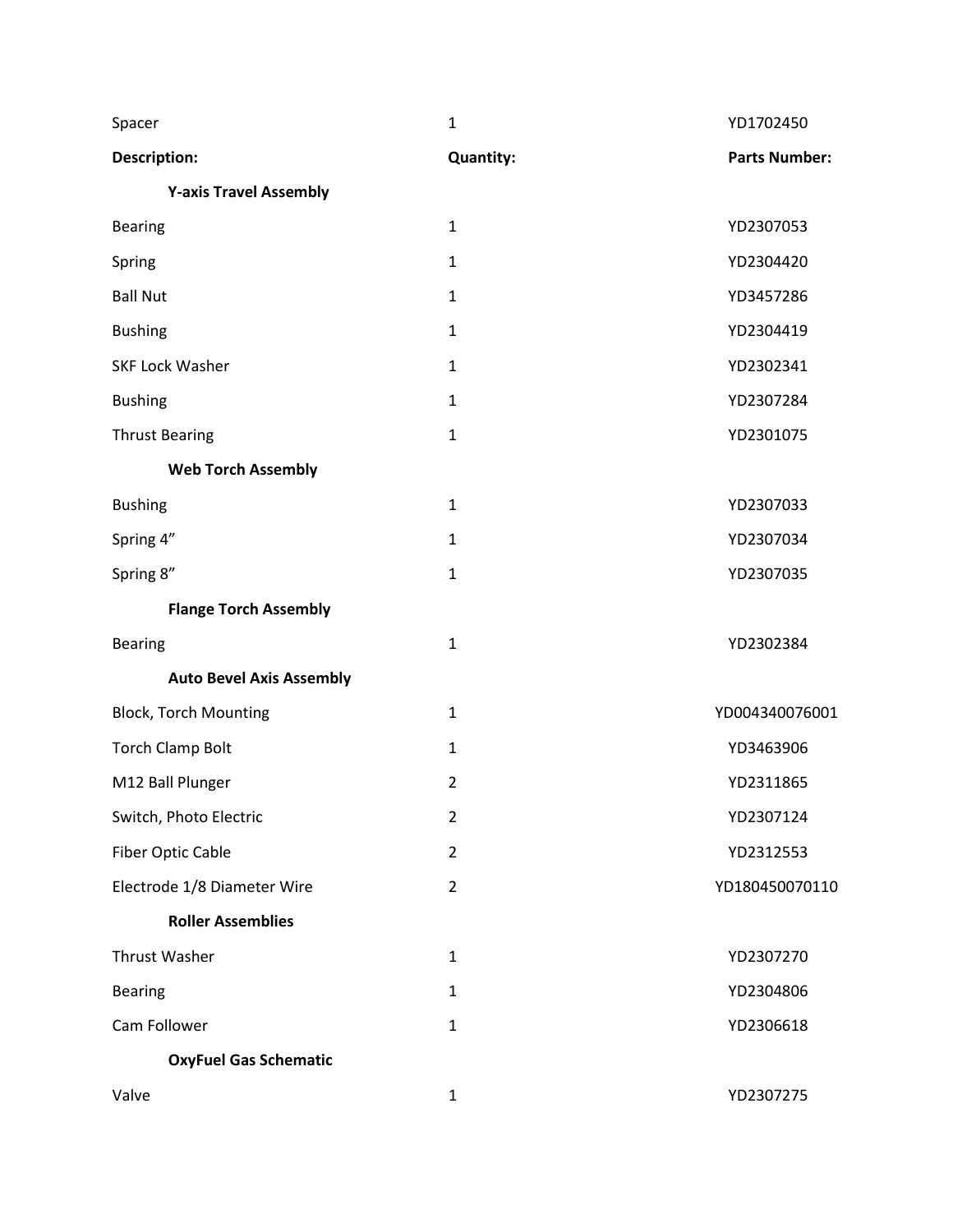| Valve                                   | 1                          | YD2307077           |
|-----------------------------------------|----------------------------|---------------------|
| <b>Description:</b>                     | <b>Quantity:</b>           | <b>Part Number:</b> |
| Valve                                   | $\mathbf{1}$               | YD2307079           |
| <b>Electrical Interconnect Assembly</b> |                            |                     |
| <b>Emergency Stop Switch</b>            | $\mathbf{1}$               | YD2304737           |
| Encoder, Incremental                    | 1                          | YD2311460           |
| Transformer, 10,000V                    | 1                          | YD2307155           |
| <b>Electrical Interconnect Assembly</b> |                            |                     |
| <b>Illuminated Switch</b>               | $\mathbf{1}$               | YD2307164           |
| <b>Hydraulic and Pneumatic Assembly</b> |                            |                     |
| Valve, 45 Ser. Air                      | $\mathbf 1$                | YD2304855           |
| <b>Hydraulic Power Unit Assembly</b>    |                            |                     |
| Filter, Spin-On PH#12AT10C              | $\mathbf{1}$               | YD2302649           |
| <b>Machine Tolerances:</b>              |                            |                     |
| <b>Type</b>                             | <b>Unit of Measurement</b> | <b>ABCM 1250 3D</b> |
| <b>Maximum Opening</b>                  | Inches (mm)                | 52 (1321)           |
| Maximum Beam Width                      | Inches (mm)                | 50 (1250)           |
| Minimum Beam Width                      | Inches (mm)                | 3(75)               |
| Maximum Flange Hight                    | Inches (mm)                | 24 (610)            |
| <b>Maximum Flange Thickness</b>         | Inches (mm)                | 6(152, 4)           |
| Minimum Plate Thickness                 | Inches (mm)                | 0.25(6)             |
| <b>Maximum Plate Thickness</b>          | Inches (mm)                | 6(150)              |
| <b>Section Size Capabilities</b>        |                            |                     |
| Maximum W-Shane                         |                            | W44 X285 IPB1000    |

| <b>SUBJIC-MILIONING</b> | <b>UUULO TE CON PPVV</b> |
|-------------------------|--------------------------|
|                         | W36 X 848                |
| Minimum W-Shape         | W4 X 13 IPB 100          |
| Maximum S-Shape         | S24 X 121   600          |
| Minimum S-Shape         | S3 X 5.7   80            |
| Maximum M-Shape         | M14 X 18 IPBL 1000       |